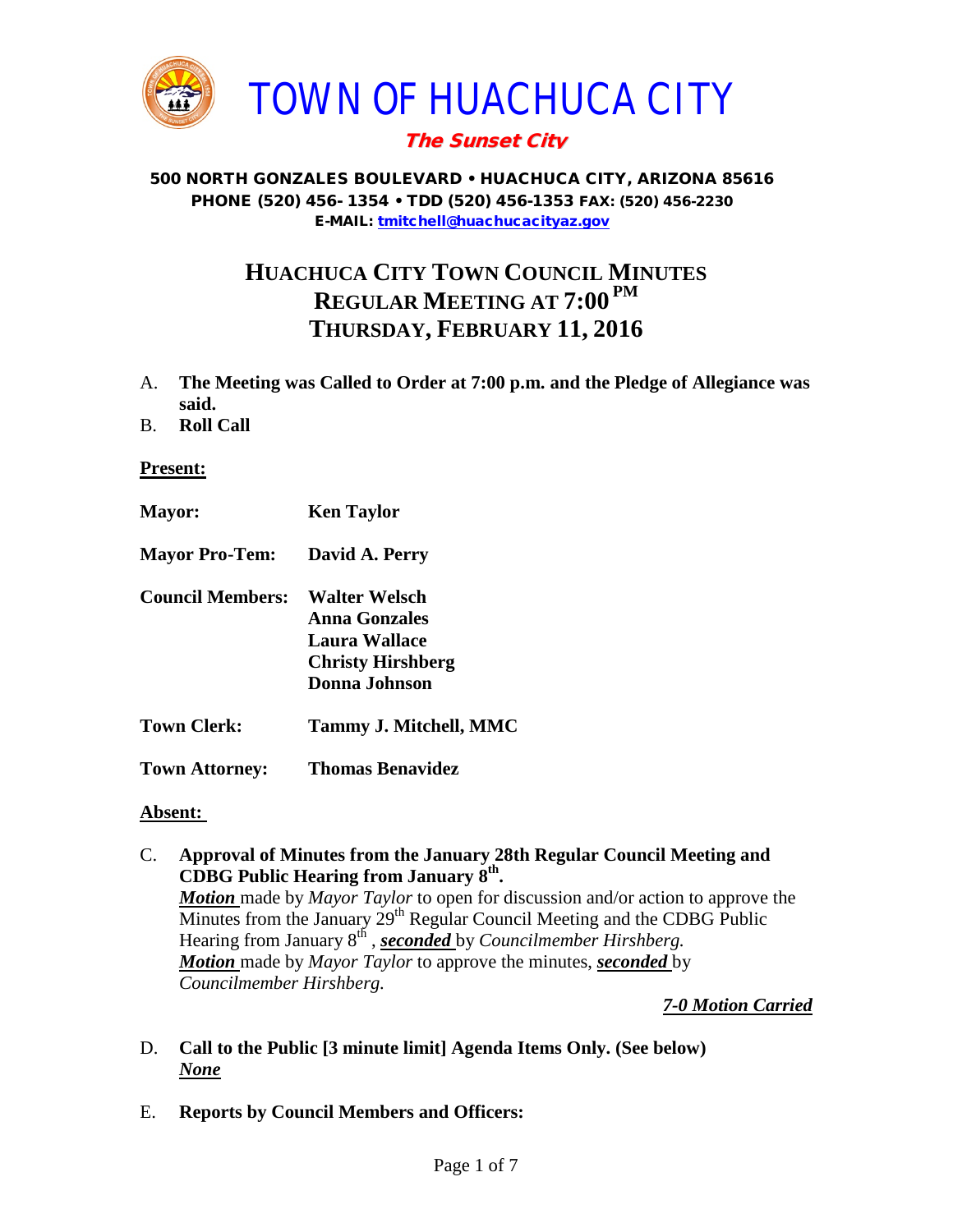- 1. *Councilmember Welsch - Library/Senior Center***-**. Councilmember Welsch reported that the Senior Center served about 900 people with our commodities and served over 2,000 meals. The Library is currently working on the computers. Joanne Wallace stated he and IT Department Chris have been working on it.
- 2. *Councilmember Gonzales***–** *Planning and Zoning-* . Councilmember Gonzales stated Dr. Johnson will give the report tonight. Dr. Johnson reported that at the last P&Z meeting we had the department heads come on and give their opinion and plans on the 10 year plan and the P&Z was very impressed. The P&Z will also have a Public Hearing at their next meeting.
- 3. *Councilmember Wallace* **–** *Parks and Recreation***-**.Councilmember Wallace stated that Parks & Rec's Commission has not had a meeting because of not enough members. If anyone knows anyone interested be sure to contact her or the Town. Councilmember Wallace also stated that we are starting the Summer Program in April.
- 4. *Councilmember Johnson – Public Safety-*Assistant Chief Thies reported that they now have the Shed for the Animal Shelter's Meet and Greet house. Deputy Thies also said that he is working with the Fort on eliminating some of the weeds along the fence line. Deputy Chief Thies also said that the next P&Z meeting he would like to attend on behalf of the Police Department.
- 5. *Mayor Pro Tem Perry Public Works-* Mayor Pro Tem Perry reported that on the payment approval report we had to fix a sewer line. Also, at the landfill we had a blowout and there was a complaint issued to ADEQ and they gave us 2 weeks to correct it. We were already in the process of fixing it.
- 6. *Councilmember Hirshberg***–** *Finance-*.Councilmember Hirshberg said the Audit is complete and the first meeting in March the Auditors will be attending.
- 7. *Mayor Taylor* Mayo*r* Taylor conveyed that we had a heating and cooling person here today and hopefully this will solve the problem of not being able to hear in the audience. Also, he wanted to remind the council that there is a Workshop meeting on Saturday, February 13, 2016 at 9:00 AM. Mayor Taylor mentioned that if you would like to donate to the Animal Shelter please do not use gift cards. All monies should go through the front desk for checks and balances. There is a process that we must follow so, please donate just use cash, check or online.
- 8. *Tammy Mitchell – Town Clerk's Report-*Clerk Mitchell reported that she will not be here tomorrow she will be in Phoenix meeting with ADEQ. .
- F. **Unfinished Business:**  *None*
- G. **New Business:** 
	- 1. **Discussion and/or Action [Mayor Pro Tem Perry] – First Reading of ORDINANCE NO. 16-12 - AMENDING THE TOWN CODE SECTION 2.05.10 "ELECTED OFFICERS," SECTION 2.10.010 "ELECTION OF MAYOR," AND SECTION 2.15.10 "GENERAL ELECTION NOMINATION" TO CLARIFY THAT: BOTH THE MAYOR'S AND COUNCILMEMBERS' TERMS OF OFFICE ARE FOUR YEARS, THEY ARE TO BE ELECTED IN EVEN NUMBERED YEARS, AND THEY CAN BE ELECTED IN A PRIMARY ELECTION IF THEY**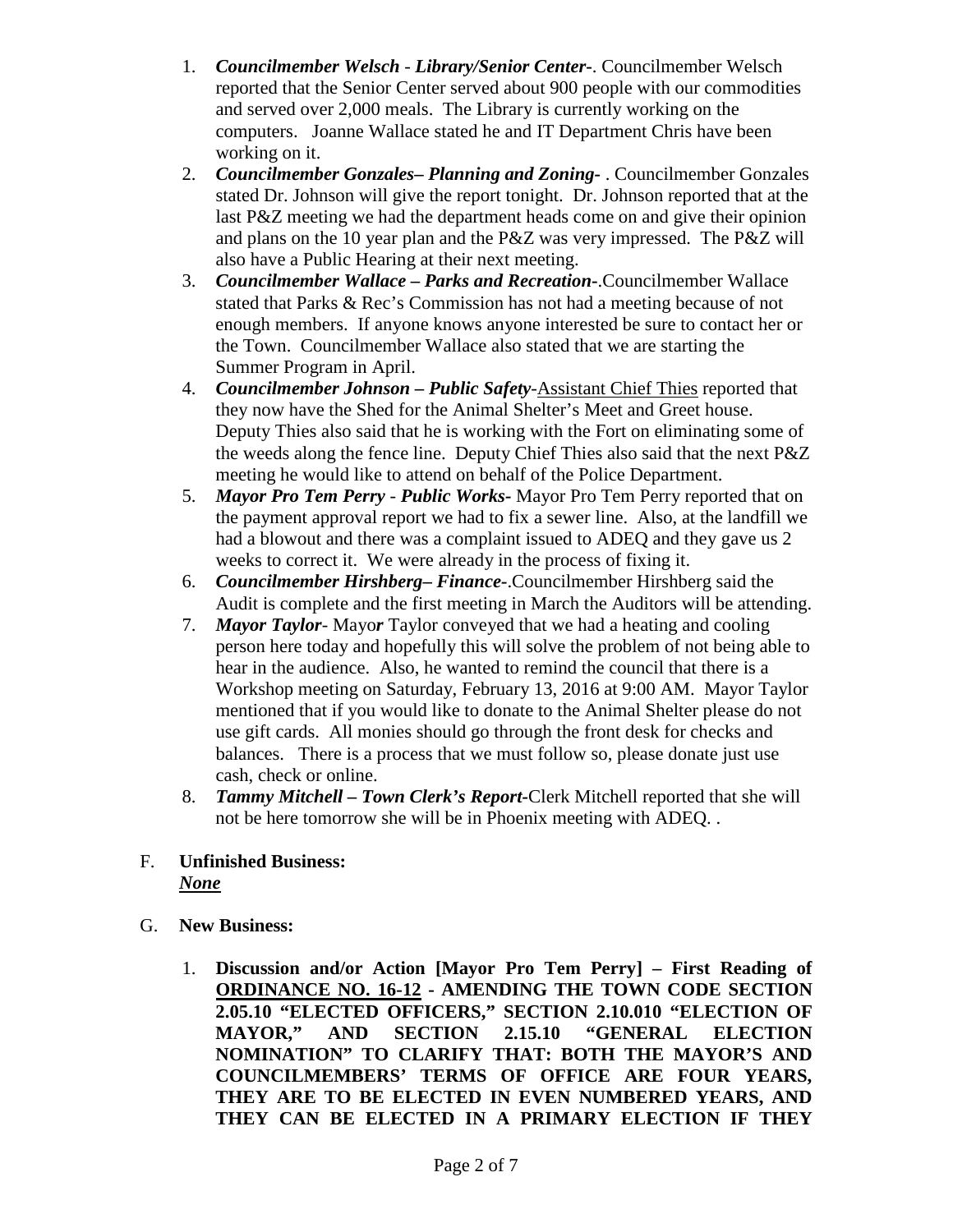#### **RECEIVE A MAJORITY OF ALL VOTES CAST, AS PROVIDED IN A.R.S. 9-821.01.**

*Motion* made by *Mayor Taylor* to open for discussion and/or action, *seconded* by *Mayor Pro Tem Perry.*

*No Action Taken*

2. **Discussion and/or Action [Mayor Taylor]: RESOLUTION NO. 2016-01 AUTHORIZING THE TOWN TO ENTER INTO AN INTERGOVERNMENTAL AGREEMENT WITH SANATA CRUZ COUNTY FOR INCARCERATION SERVICES.**

*Motion* made by *Mayor Taylor* to open for discussion and/or action, *seconded* by *Mayor Pro Tem Perry.*

*Motion* made by *Mayor Taylor* to pass Resolution No. 2016-01, *seconded* by *Mayor Pro Tem Perry.*

*7-0 Motion Carried* 

3. **Discussion and/or Action [Town Attorney]: RESOLUTION NO. 2016-04 AUTHORIZING THE TOWN'S MAGISTRATE TO ADJUDICATE CERTAIN JUVENILE MATTERS IN THE TOWN'S MAGISTRATE COURT.**

*Motion* made by *Mayor Taylor* to open for discussion and/or action, *seconded* by *Councilmember Wallace.*

*Motion* made by *Mayor Taylor* to pass Resolution No. 2016-04, *seconded* by *Mayor Pro Tem Perry.*

*7-0 Motion Carried*

4. **Discussion and/or Action [Town Clerk]: Adoption of the following Resolutions which declare various uniform codes, with amendments, to be public records of the Town for the purposes of adopting them by reference. The Council may adopt these Resolutions in one motion: "***I move to adopt Resolution numbers 02, 03, and 05 through 11***."**

*Motion* made by *Mayor Taylor* to open for discussion and/or action, *seconded* by *Mayor Pro Tem Perry.*

*Motion* made *Mayor Taylor* to adopt Resolution 2016-02, Resolution 2016-03 and Resolution Nos. 2016-05 through 2016-11, *seconded* by *Mayor Pro Tem Perry.*

*7-0 Motion Carried*

- **i. RESOLUTION NO. 2016-02 - DECLARING AS A PUBLIC RECORD OF THE TOWN THAT CERTAIN DOCUMENT KNOWN AS "AMENDMENTS TO 2012 INTERNATIONAL BUILDING CODE"**
- **ii. RESOLUTION NO. 2016-03 - DECLARING AS A PUBLIC RECORD OF THE TOWN THAT CERTAIN DOCUMENT KNOWN AS THE "INTERNATIONAL FIRE CODE 2012 EDITION, WITH AMENDMENTS"**
- **iii. RESOLUTION NO. 2016-05 - DECLARING AS A PUBLIC RECORD OF THE TOWN THAT CERTAIN DOCUMENT KNOWN AS THE "INTERNATIONAL RESIDENTIAL CODE 2012 EDITION, WITH AMENDMENTS"**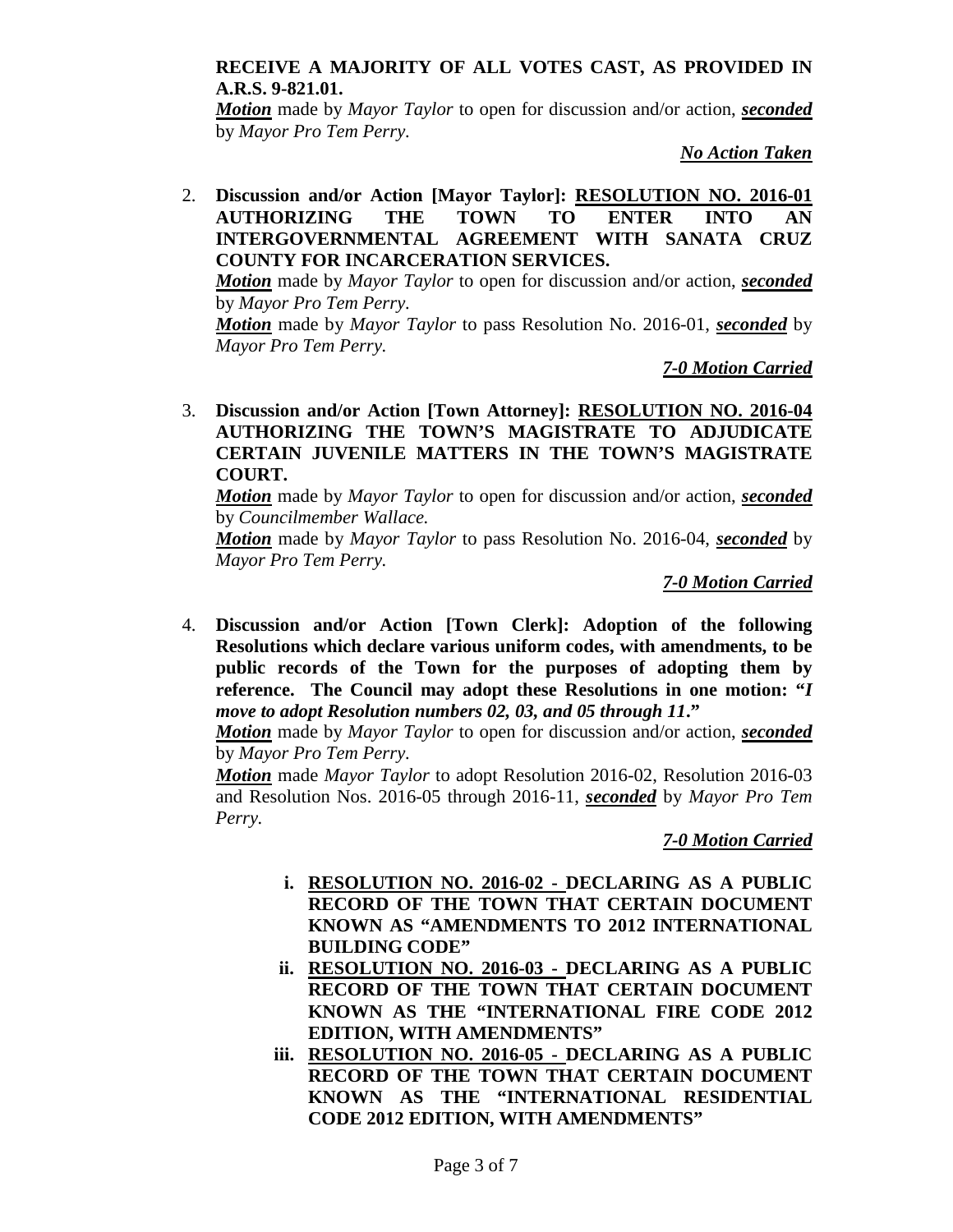- **iv. RESOLUTION NO. 2016-06 - DECLARING AS A PUBLIC RECORD OF THE TOWN THAT CERTAIN DOCUMENT KNOWN AS THE "NATIONAL ELECTRICAL CODE 2014 EDITION, WITH AMENDMENTS"**
- **v. RESOLUTION NO. 2016-07 - DECLARING AS A PUBLIC RECORD OF THE TOWN THAT CERTAIN DOCUMENT KNOWN AS THE "INTERNATIONAL EXISTING BUILDING CODE 2012 EDITION, WITH AMENDMENTS"**
- **vi. RESOLUTION NO. 2016-08 - DECLARING AS A PUBLIC RECORD OF THE TOWN THAT CERTAIN DOCUMENT KNOWN AS THE "INTERNATIONAL PLUMBING CODE 2012 EDITION, WITH AMENDMENTS"**
- **vii. RESOLUTION NO. 2016-09 - DECLARING AS A PUBLIC RECORD OF THE TOWN THAT CERTAIN DOCUMENT KNOWN AS THE "INTERNATIONAL MECHANICAL CODE 2012 EDITION, WITH AMENDMENTS"**
- **viii. RESOLUTION NO. 2016-10 - DECLARING AS A PUBLIC RECORD OF THE TOWN THAT CERTAIN DOCUMENT KNOWN AS THE "INTERNATIONAL ENERGY CONSERVATION CODE 2012 EDITION, WITH AMENDMENTS"**
- **ix. RESOLUTION NO. 2016-11 - DECLARING AS A PUBLIC RECORD OF THE TOWN THAT CERTAIN DOCUMENT KNOWN AS THE "INTERNATIONAL PROPERTY MAINTENANCE CODE 2012 EDITION, WITH AMENDMENTS"**
- 5. **Discussion and/or Action [Mayor Taylor]: Second Reading and Formal Adoption of the Following Ordinances Amending the Town's Fire and Building Codes:**

*Motion* made by *Mayor Taylor* to open for discussion and/or action, *seconded* by *Mayor Pro Tem Perry.*

> **i. ORDINANCE NO. 2016-01- AMENDING THE TOWN CODE TITLE 15 "BUILDINGS AND CONSTRUCTION," SECTION 15.05.020 "AMENDMENTS" AND SECTION 15.80.010 "NOTICE OF VIOLATIONS" TO ADOPT AMENDMENTS TO THE BUILDING CODE AND TO CHANGE THE PENALTIES FOR VIOLATING THE BUILDING CODE.**

*Motion* made by *Mayor Taylor* to adopt Ordinance No 2016-01, *seconded* by *Mayor Pro Tem Perry.*

*7-0 Motion Carried*

**ii. ORDINANCE NO. 2016-02 - AMENDING THE TOWN CODE TITLE 2 "ADMINISTRATION AND PERSONNEL," CHAPTER 2.65 "VOLUNTEER FIRE DEPARTMENT" AND TITLE 15 "BUILDINGS AND CONSTRUCTION," CHAPTER 15.50 'FIRE CODE" TO ADOPT THE INTERNATIONAL FIRE CODE 2012 EDITION WITH AMENDMENTS.**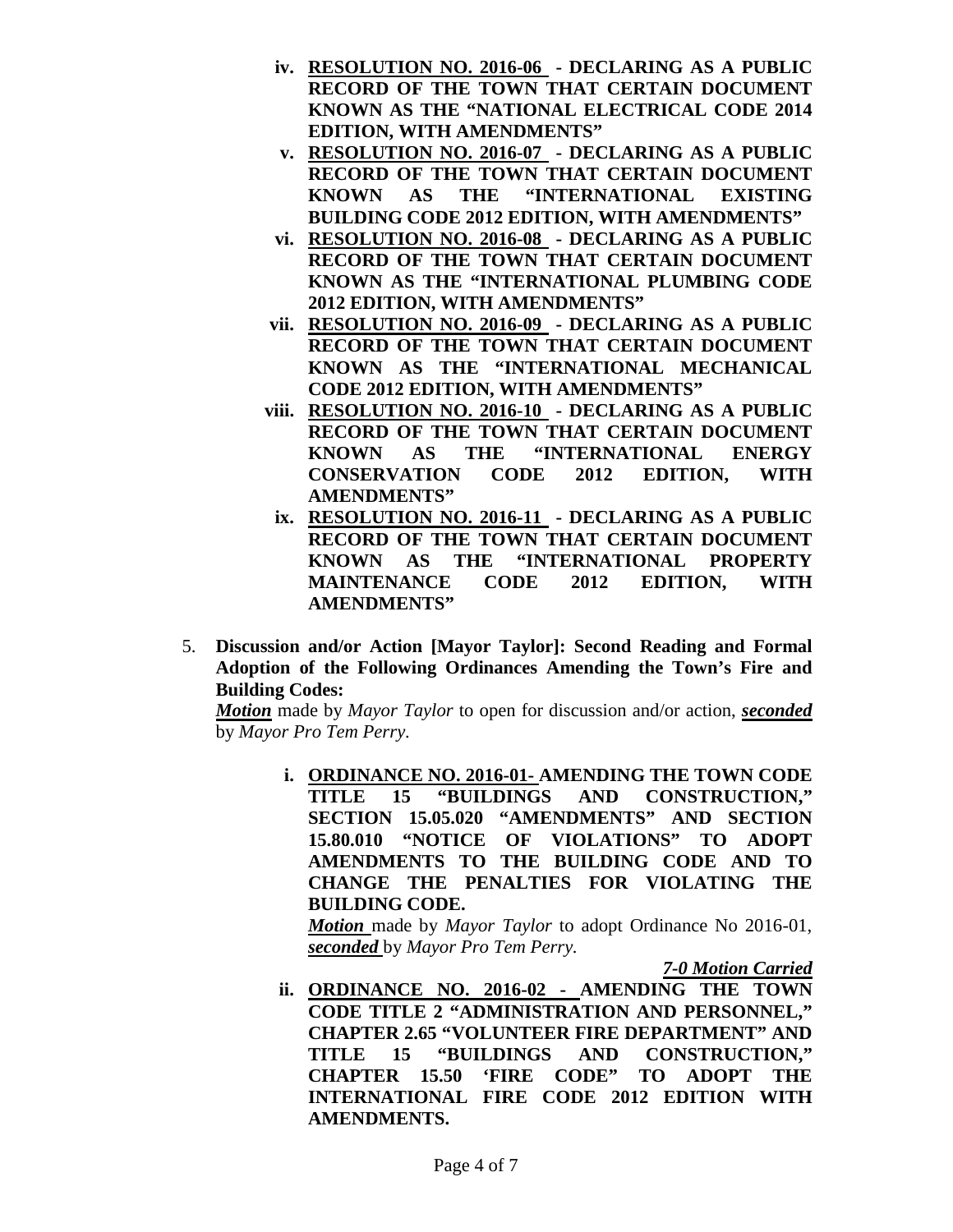*Motion* made by *Mayor Taylor* to adopt Ordinance No 2016-02, *seconded* by *Mayor Pro Tem Perry.*

*7-0 Motion Carried*

**iii. ORDINANCE NO. 2016-03 - AMENDING THE TOWN CODE TITLE 15 "BUILDINGS AND CONSTRUCTION," CHAPTER 15.10 "RESIDENTIAL CODE," SECTIONS 15.10.010 AND 15.10.020 TO ADOPT THE 2012 EDITION OF THE INTERNATIONAL RESIDENTIAL CODE WITH AMENDMENTS.**

*Motion* made by *Mayor Taylor* to adopt Ordinance No 2016-03, *seconded* by *Councilmember Gonzales.*

*7-0 Motion Carried*

**iv. ORDINANCE NO. 2016-04 - AMENDING THE TOWN CODE TITLE 15 "BUILDINGS AND CONSTRUCTION," CHAPTER 15.15 "ELECTRICAL CODE," SECTIONS 15.15.010 AND 15.15.020 TO ADOPT THE 2014 EDITION OF THE NATIONAL ELECTRICAL CODE WITH AMENDMENTS.** 

*Motion* made by *Mayor Taylor* to adopt Ordinance No 2016-04, *seconded* by *Councilmember Gonzales.*

*7-0 Motion Carried*

**v. ORDINANCE NO. 2016-05 - AMENDING THE TOWN CODE TITLE 15 "BUILDINGS AND CONSTRUCTION," CHAPTER 15.20 "EXISTING BUILDING CODE," SECTIONS 15.20.010 AND 15.20.020 TO ADOPT THE 2012 EDITION OF THE INTERNATIONAL EXISTING BUILDING CODE WITH AMENDMENTS.** *Motion* made by *Mayor Taylor* to adopt Ordinance No 2016-05,

*seconded* by *Councilmember Gonzales.*

*7-0 Motion Carried*

**vi. ORDINANCE NO. 2016-06 - AMENDING THE TOWN CODE TITLE 15 "BUILDINGS AND CONSTRUCTION," CHAPTER 15.25 "PLUMBING CODE," SECTIONS 15.25.010 AND 15.25.020 TO ADOPT THE 2012 EDITION OF THE INTERNATIONAL PLUMBING CODE WITH AMENDMENTS.**

*Motion* made by *Mayor Taylor* to adopt Ordinance No 2016-06, *seconded* by *Councilmember Gonzales.*

*7-0 Motion Carried*

**vii. ORDINANCE NO. 2016-07 - AMENDING THE TOWN CODE TITLE 15 "BUILDINGS AND CONSTRUCTION," SECTIONS 15.30.010 AND 15.30.020 TO CLARIFY THAT THE TOWN HAS ADOPTED THE UNIFORM CODE FOR THE ABATEMENT OF DANGEROUS BUILDINGS, 1997 EDITION, AND TO MAKE AMENDMENTS TO THAT CODE.** 

*Motion* made by *Mayor Taylor* to adopt Ordinance No 2016-07, *seconded* by *Councilmember Gonzales.*

*7-0 Motion Carried*

**viii. ORDINANCE NO. 2016-08 - AMENDING THE TOWN CODE TITLE 15 "BUILDINGS AND CONSTRUCTION,"**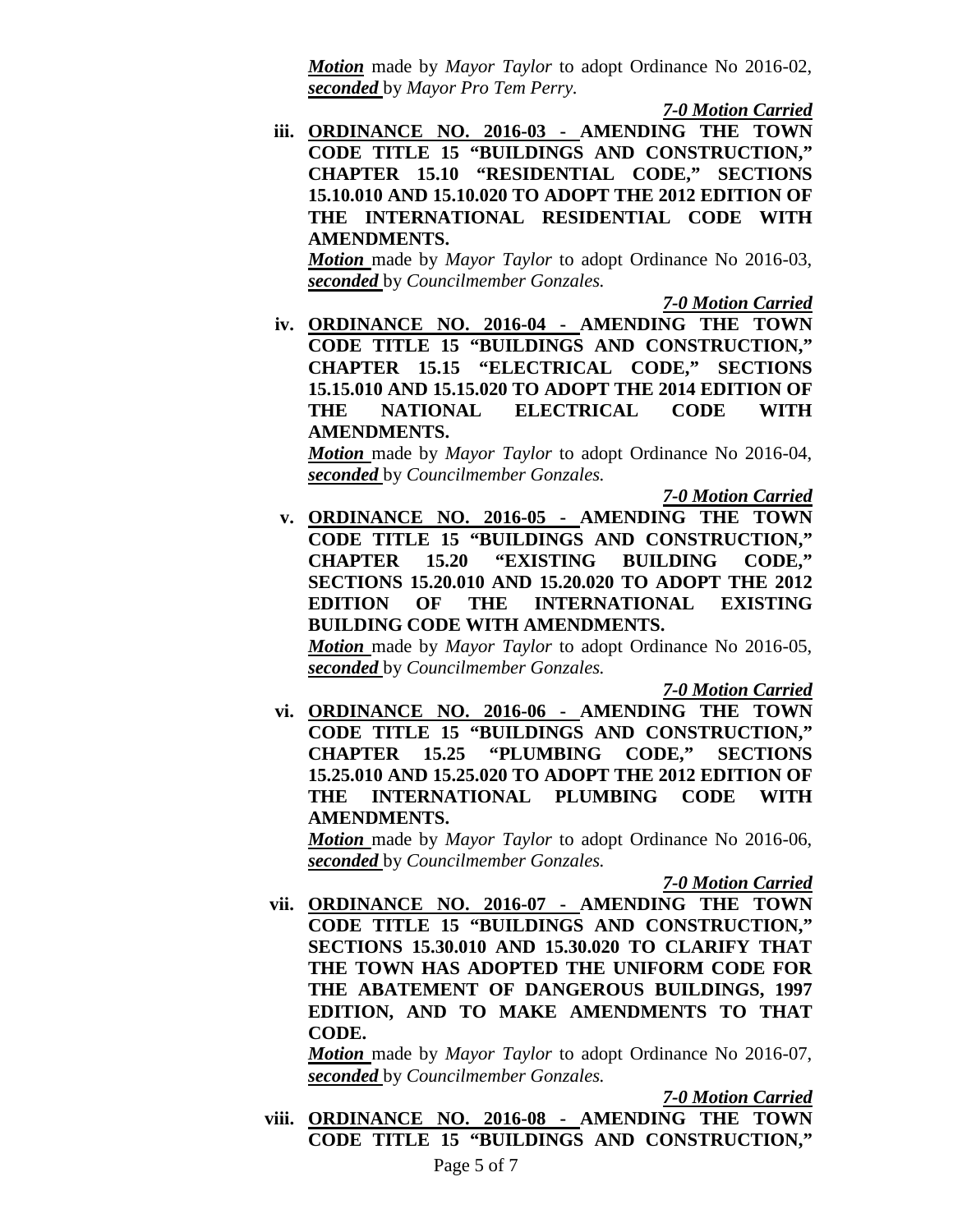#### **CHAPTER 15.35 "MECHANICAL CODE," SECTIONS 15.35.010 AND 15.35.020 TO ADOPT THE 2012 EDITION OF THE INTERNATIONAL MECHANICAL CODE WITH AMENDMENTS.**

*Motion* made by *Mayor Taylor* to adopt Ordinance No 2016-08, *seconded* by *Councilmember Gonzales.*

*7-0 Motion Carried*

**ix. ORDINANCE NO. 2016-09 - AMENDING THE TOWN CODE TITLE 15 "BUILDINGS AND CONSTRUCTION," CHAPTER 15.40 "ENERGY CONSERVATION CODE," SECTIONS 15.40.010 AND 15.40.020 TO ADOPT THE 2012 EDITION OF THE INTERNATIONAL ENERGY CONSERVATION CODE WITH AMENDMENTS. Motion** made by *Mayor Taylor* to adopt Ordinance No 2016-09,

*seconded* by *Councilmember Gonzales.*

*7-0 Motion Carried*

**x. ORDINANCE NO. 2016-10 - AMENDING THE TOWN CODE TITLE 15 "BUILDINGS AND CONSTRUCTION," SECTION 15.45.020, TO ADOPT AMENDMENTS TO THE UNIFORM HOUSING CODE.**

*Motion* made by *Mayor Taylor* to adopt Ordinance No 2016-10, *seconded* by *Councilmember Gonzales.*

*7-0 Motion Carried*

**xi. ORDINANCE NO. 2016-11 - AMENDING THE TOWN CODE TITLE 15 "BUILDINGS AND CONSTRUCTION," CHAPTER 15.55 "PROPERTY MAINTENANCE CODE," TO ADOPT THE 2012 EDITION OF THE INTERNATIONAL PROPERTY MAINTENANCE CODE WITH AMENDMENTS.**

*Motion* made by *Mayor Taylor* to adopt Ordinance No 2016-11, *seconded* by *Councilmember Gonzales.*

*7-0 Motion Carried*

#### H. **Payment Approval Report in the amount of \$97,996.18** *Motion* made by *Mayor Taylor* to open for discussion and/or action, *seconded* by *Councilmember Hirshberg. Motion* made by *Mayor Taylor* to approve the payment report, *seconded* by *Councilmember Hirshberg.*

### *7-0 Motion Carried*

I. **Call to the Public: [3 min. limit] ARS38-431-01 Public body may make an open call to the public during a public meeting, subject to reasonable time, place and manner restrictions, to allow individuals to address the public body on any issue within the jurisdiction of the public body. At the conclusion of an open call to the public, individual members of the public body may respond to criticism made by those who have addressed the public body, may ask staff to review a matter or may ask that a matter be put on a future agenda. However, members of the public body shall not discuss or take legal action on matters raised during an open call to the public unless the matters are properly noticed for discussion and legal action.**